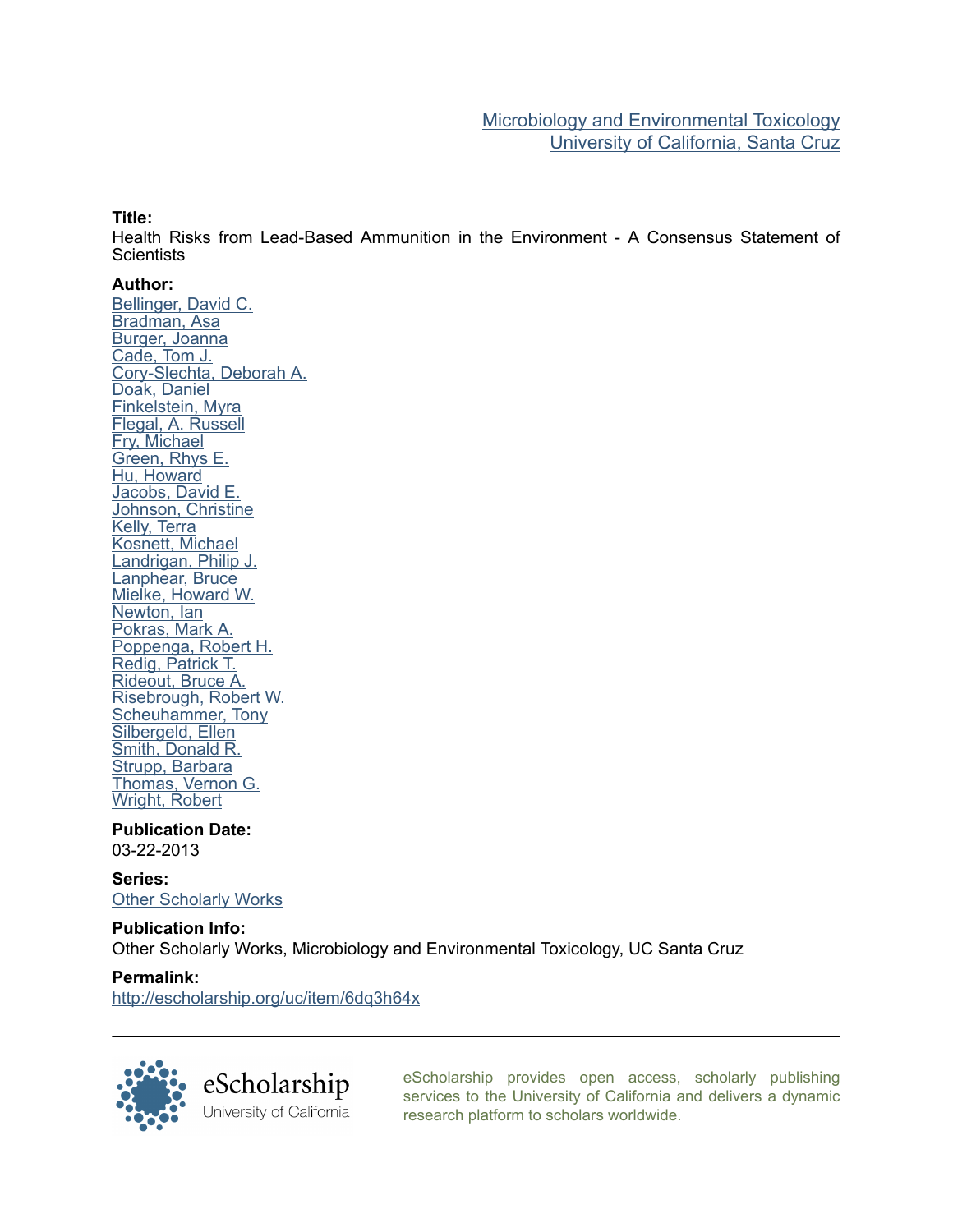Keywords: Lead, Ammunition, Health risks

License Statement:



[eScholarship provides open access, scholarly publishing](http://escholarship.org) [services to the University of California and delivers a dynamic](http://escholarship.org) [research platform to scholars worldwide.](http://escholarship.org)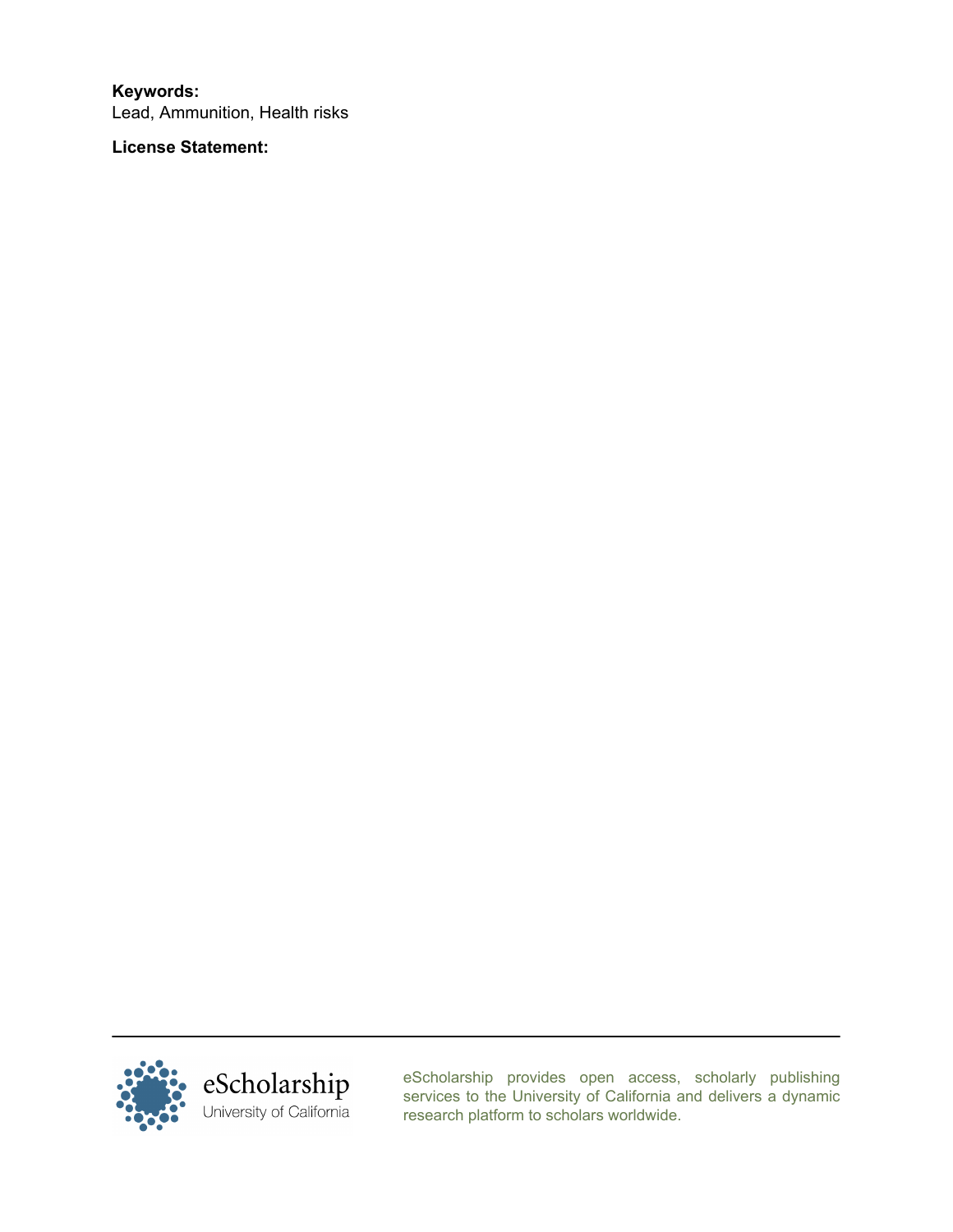# **Health Risks from Lead-Based Ammunition in the Environment**

## **A Consensus Statement of Scientists**

## March 22, 2013

*We, the undersigned, with scientific expertise in lead and environmental health, endorse the overwhelming scientific evidence on the toxic effects of lead on human and wildlife health. In light of this evidence, we support the reduction and eventual elimination of lead released to the environment through the discharge of lead-based ammunition, in order to protect human and environmental health.* 

- 1) Lead is one of the most well-studied of all anthropogenic toxins and there is overwhelming scientific evidence that demonstrates:
	- a) Lead is toxic to multiple physiological systems in vertebrate organisms, including the central and peripheral nervous, renal, cardiovascular, reproductive, immune, and hematologic systems. Lead is also potentially carcinogenic; lead is officially recognized as a carcinogen and reproductive toxin in California, and the International Agency for Research on Cancer, the National Toxicology Program, and the US Environmental Protection Agency have identified lead as likely to be carcinogenic to humans.
	- b) There is no level of lead exposure to children known to be without deleterious effects (CDC, 2012). Exposure in childhood to even slightly elevated levels of lead produce lasting neurological deficits in intelligence and behavior.
	- c) Lead is also known to be toxic across different vertebrate organisms, including mammalian and avian species.
- 2) Lead-based ammunition is likely the greatest, largely unregulated source of lead knowingly discharged into the environment in the United States. In contrast, other significant sources of lead in the environment, such as leaded gasoline, lead-based paint, and lead-based solder, are recognized as harmful and have been significantly reduced or eliminated over the past 50 years.
	- a) Lead-based ammunition production is the second largest annual use of lead in the United States, accounting for over 60,000 metric tons consumed in 2012, second only to the consumption of lead in the manufacture of storage batteries (USGS, 2013).
	- b) The release of toxic lead into the environment via the discharge of lead-based ammunition is largely unregulated. Other major categories of lead consumption, such as leaded batteries and sheet lead/lead pipes, are regulated in their environmental discharge/disposal.
- 3) The discharge of lead-based ammunition and accumulation of spent lead-based ammunition in the environment poses significant health risks to humans and wildlife. The best available scientific evidence demonstrates:
	- a) The discharge of lead-based ammunition substantially increases environmental lead levels, especially in areas of concentrated shooting activity (USEPA ISA for Lead draft report, 2012).
	- b) The discharge of lead-based ammunition is known to pose risks of elevated lead exposure to gun users (NRC, 2012).
	- c) Lead-based bullets used to shoot wildlife can fragment into hundreds of small pieces, with a large proportion being sufficiently small to be easily ingested by scavenging animals or incorporated into processed meat for human consumption (Pauli and Burkirk, 2007; Hunt *et al*., 2009; Knott *et al*., 2010).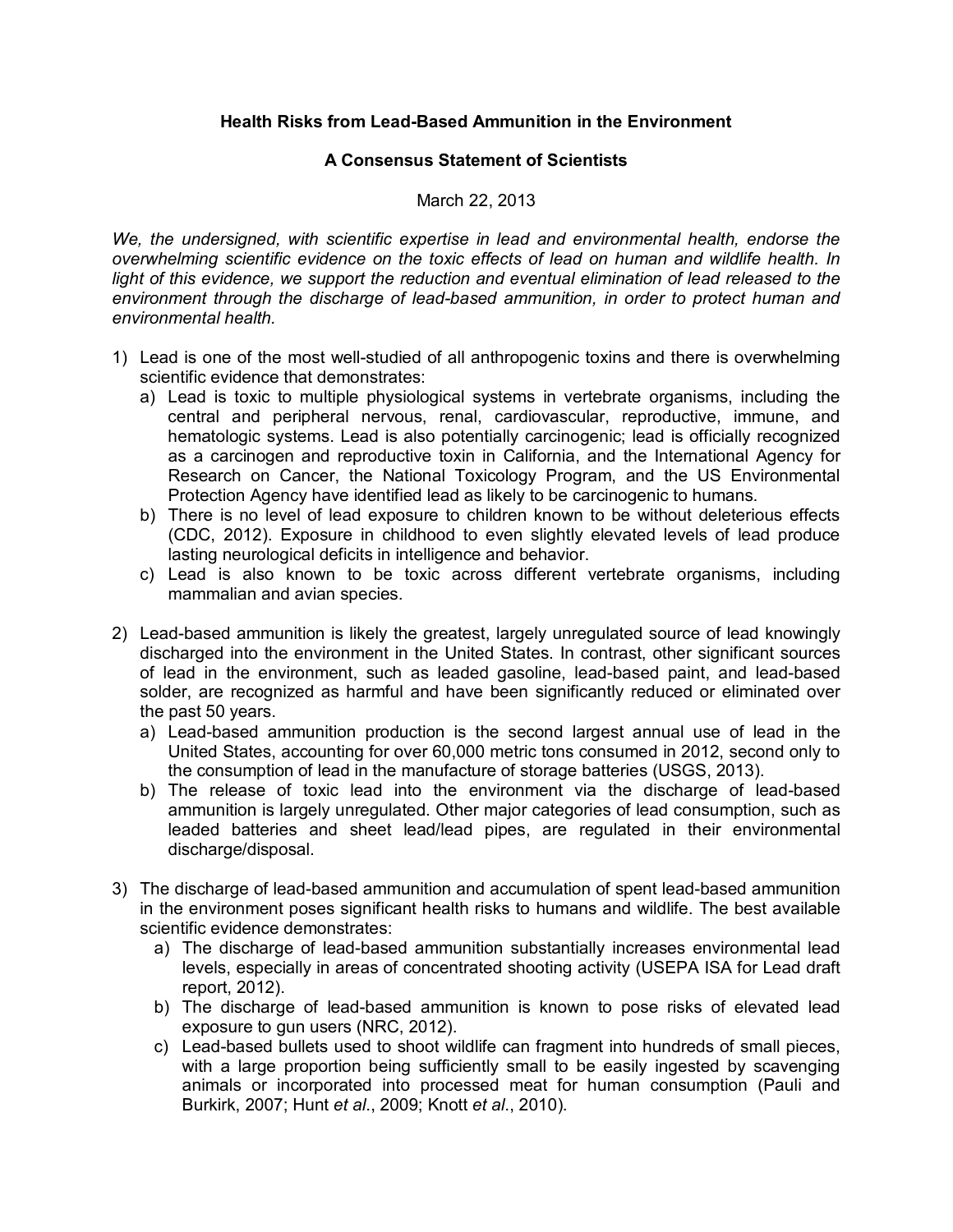- d) Lead-based ammunition is a significant source of lead exposure in humans that ingest wild game (Hanning *et al*., 2003; Levesque *et al*., 2003; Johansen *et al*., 2006; Tsuji *et al*., 2008), and hunters consuming meat shot with lead-based ammunition have been shown to have lead pellets/fragments in their gastrointestinal tract (Carey, 1977; Reddy, 1985).
- e) Lead poisoning from ingestion of spent lead-based ammunition fragments poses a serious and significant threat to California wildlife.
	- i. Spent lead-based ammunition is the principal source of lead exposure to the endangered California condor, and lead poisoning in condors is preventing their successful recovery in the wild (Church *et al*., 2006; Woods *et al*., 2007; Green *et al*., 2008; Parish *et al*., 2009; Rideout *et al*., 2012; Finkelstein *et al*., 2012).
	- ii. Many other wild scavenging species, such as golden eagles, bald eagles, ravens, turkey vultures, and pumas are known to be exposed to and affected by lead (Wayland and Bollinger, 1999; Clark and Scheuhammer, 2003; Fisher *et al*., 2006; Craighead and Bedrosian, 2008; Stauber *et al*., 2010; Kelly and Johnson, 2011; Burco *et al*., 2012).

Based on overwhelming evidence for the toxic effects of lead in humans and wildlife, even at very low exposure levels, convincing data that the discharge of lead-based ammunition into the environment poses significant risks of lead exposure to humans and wildlife, and the availability of non-lead alternative products for hunting (Thomas, 2013), we support reducing and eventually eliminating the introduction of lead into the environment from lead-based ammunition.

Signed,

# **David C. Bellinger, PhD, MSc**

Professor Neurology and Environmental Health Harvard Medical School Harvard School of Public Health Boston, MA 02115

### **Asa Bradman, PhD, MS**

Center for Environmental Research and Children's Health (CERCH) School of Public Health University of California, Berkeley Berkeley, CA 94720

# **Joanna Burger, PhD**

Distinguished Professor of Biology 604 Allison Road Rutgers University Piscataway, NJ 08854

# **Tom J. Cade, PhD**

Professor Emeritus of Zoology Department of Ecology and Evolutionary Biology, Cornell University, Ithaca, NY 6484 Hollilynn Dr. Boise, ID 83709

# **Deborah A. Cory-Slechta, PhD**

Professor of Environmental Medicine and of **Pediatrics** University of Rochester School of Medicine Box EHSC Rochester, NY 14642

### **Daniel Doak, PhD**

Professor and Colorado Chair in Environmental Studies Environmental Studies Program University of Colorado Boulder Boulder, CO 80309

# **Myra Finkelstein, PhD**

Adjunct Assistant Professor Microbiology and Environmental Toxicology University of California Santa Cruz, CA 95064

# **A. Russell Flegal, PhD**

Professor Department of Earth & Planetary Sciences University of California, Santa Cruz Santa Cruz, CA 95064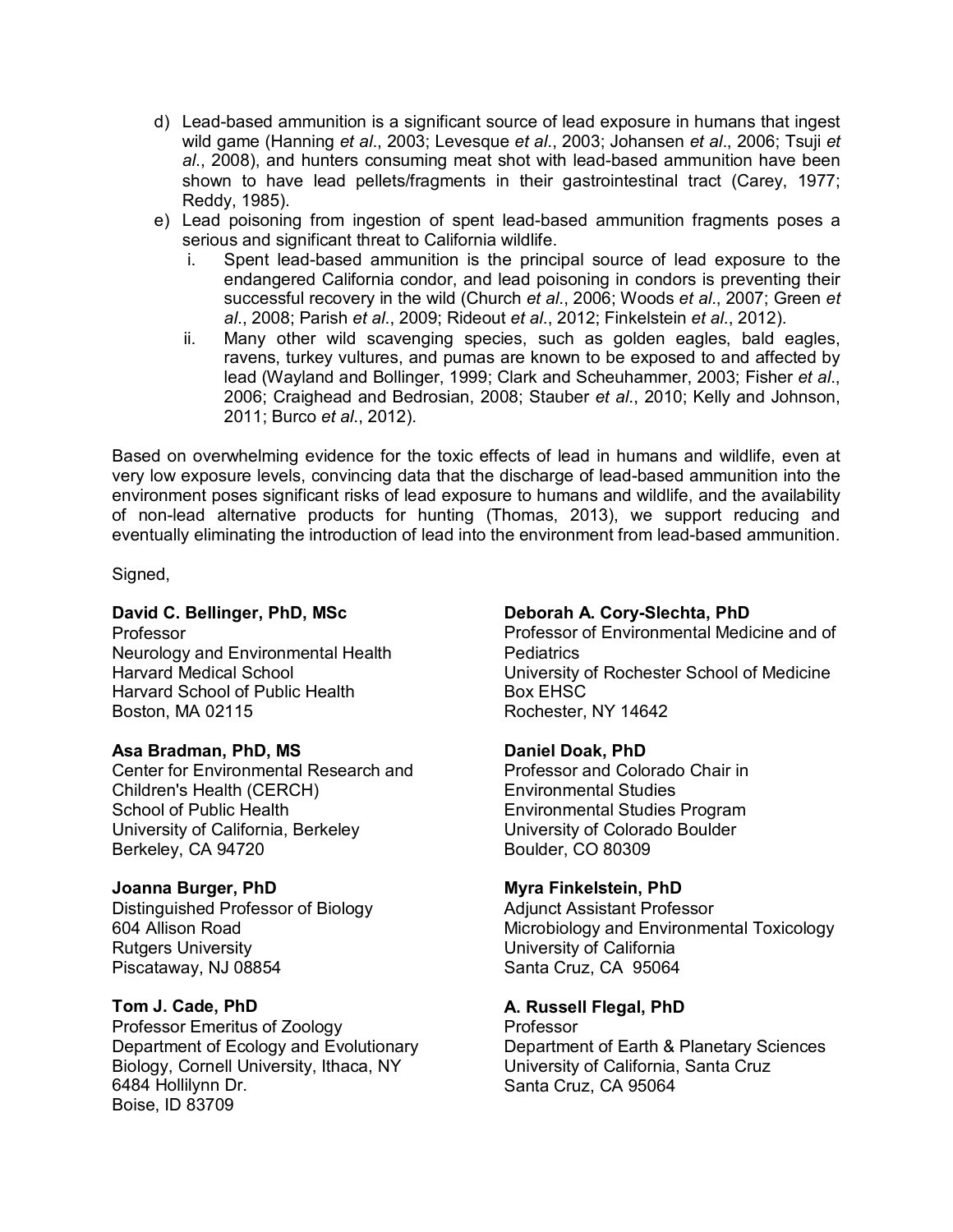## **Michael Fry, PhD**

Research Physiologist (retired) Department of Avian Sciences University of California, Davis Davis, CA 95616

## **Rhys E. Green, PhD**

Professor of Conservation Science University of Cambridge Department of Zoology Downing Street Cambridge CB2 3EJ United Kingdom

## **Howard Hu, MD, MPH, ScD**

Director & Professor Dalla Lana School of Public Health University of Toronto Toronto, ON M5T 3M7 Canada

## **David E. Jacobs, PhD, CIH**

Research Director, National Center for Healthy Housing Adjunct Associate Professor, University of Illinois at Chicago School of Public Health Washington DC 20016

### **Christine Johnson, DVM, PhD**

Associate Professor of Ecosystem Health and Epidemiology School of Veterinary Medicine, Wildlife Health Center University of California, Davis Davis, CA 95616

### **Terra Kelly, DVM, PhD, Dipl. ACZM**

Wildlife Veterinarian and Epidemiologist School of Veterinary Medicine, Wildlife Health Center University of California, Davis Davis, CA 95616

## **Michael Kosnett, MD, MPH**

Associate Clinical Professor Division of Clinical Pharmacology & **Toxicology** Department of Medicine, University of Colorado School of Medicine Department of Environmental and Occupational Health, Colorado School of Public Health Aurora, CO 80045

# **Philip J. Landrigan, MD, MSc**

Dean for Global Health Ethel H. Wise Professor and Chairman Department of Preventive Medicine Professor of Pediatrics Director, Children's Environmental Health Center Mount Sinai School of Medicine New York, NY 10029

## **Bruce Lanphear, MD, MPH**

Clinician Scientist, Child & Family Research Institute BC Children's Hospital Professor Simon Fraser University Vancouver, BC V6H 3N1 Canada

### **Howard W. Mielke, PhD**

Professor Department of Pharmacology Tulane University School of Medicine New Orleans, LA 70112

### **Ian Newton, D.Sc, OBE, FRS, FRSE**

Emeritus Fellow, Centre for Ecology & Hydrology Benson Lane, Crowmarsh Gifford Wallingford, Oxon OX10 8BB United Kingdom

### **Mark A. Pokras, DVM**

Associate Professor Wildlife Clinic & Center for Conservation Medicine Tufts University Cummings School of Veterinary Medicine N. Grafton, MA 01536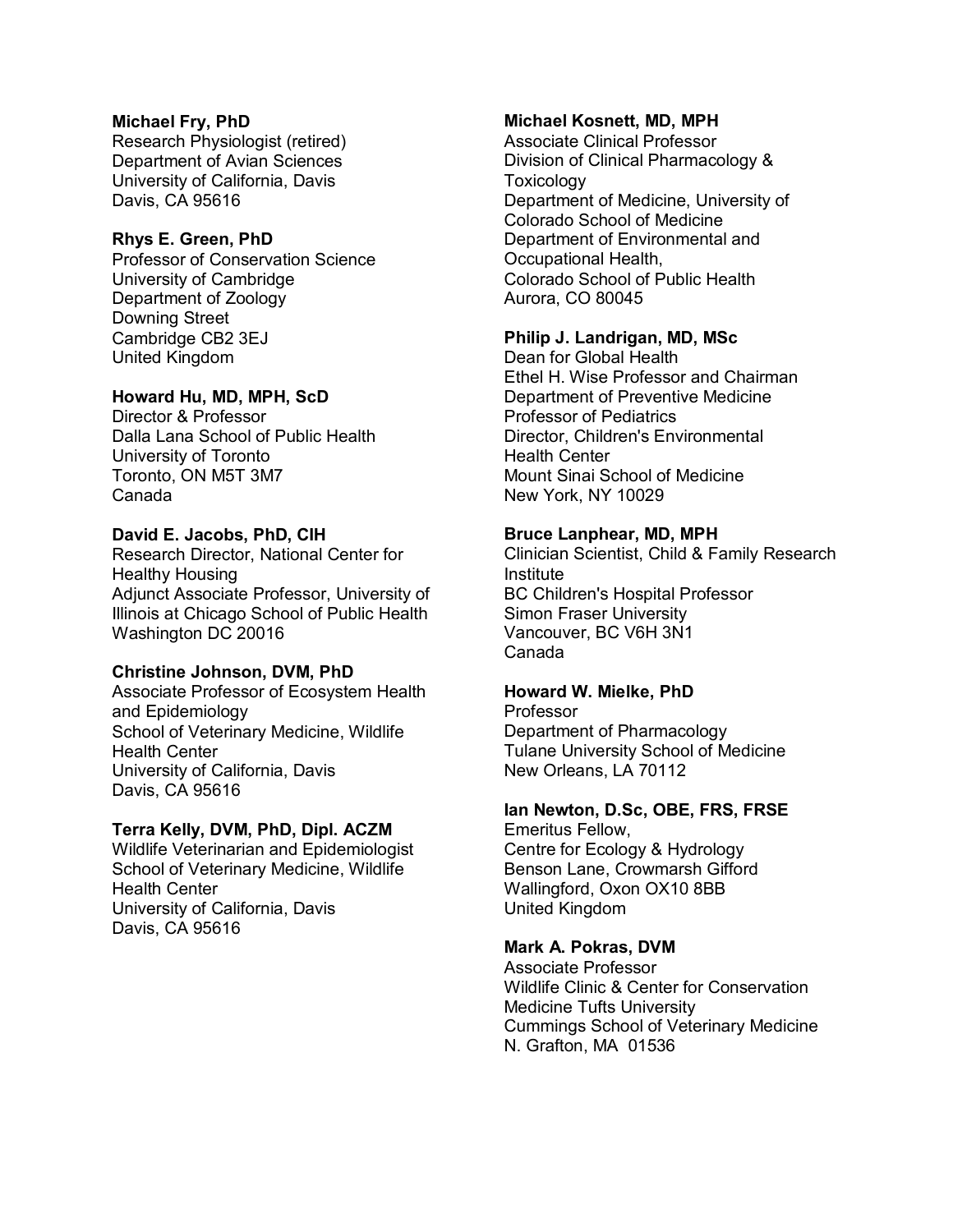## **Robert H. Poppenga, DVM, PhD, DABVT**

CAHFS Toxicology Laboratory School of Veterinary Medicine University of California West Health Sciences Drive Davis, CA 95616

# **Patrick T. Redig, DVM, PhD**

Professor of Avian Medicine & Surgery Founder & Director Emeritus of The Raptor **Center** University of Minnesota St. Paul, MN 55108

# **Bruce A. Rideout, DVM, PhD**

Wildlife Disease Laboratories Institute for Conservation Research San Diego Zoo Global PO Box 120551 San Diego, CA 92112

## **Robert W. Risebrough, PhD**

Research Ecologist (retired) University of California, Berkeley and Santa Cruz Executive Director, Bodega Bay Institute 2711 Piedmont Avenue Berkeley, CA 94705

# **Tony Scheuhammer, PhD**

Emeritus Scientist National Wildlife Research Centre Carleton University Ottawa, ON K1A 0H3 Canada

## **Ellen Silbergeld, PhD**

Professor Department of Environmental Health **Sciences** Department of Epidemiology Department of Health Policy and Management Johns Hopkins University Baltimore, MD 21205

## **Donald R. Smith, PhD**

Professor Microbiology and Environmental Toxicology University of California Santa Cruz, CA 95064

## **Barbara Strupp, PhD**

Professor Division of Nutritional Sciences Cornell University Ithaca, NY 14853

### **Vernon G. Thomas, BA, MA (Oxon), MSc, PhD**

Professor Emeritus Department of Integrative Biology College of Biological Science University of Guelph, Guelph, ON N1G 2W1 Canada

# **Robert Wright, MD, MPH**

Professor of Pediatrics Department of Preventive Medicine Mount Sinai School of Medicine New York, NY 10029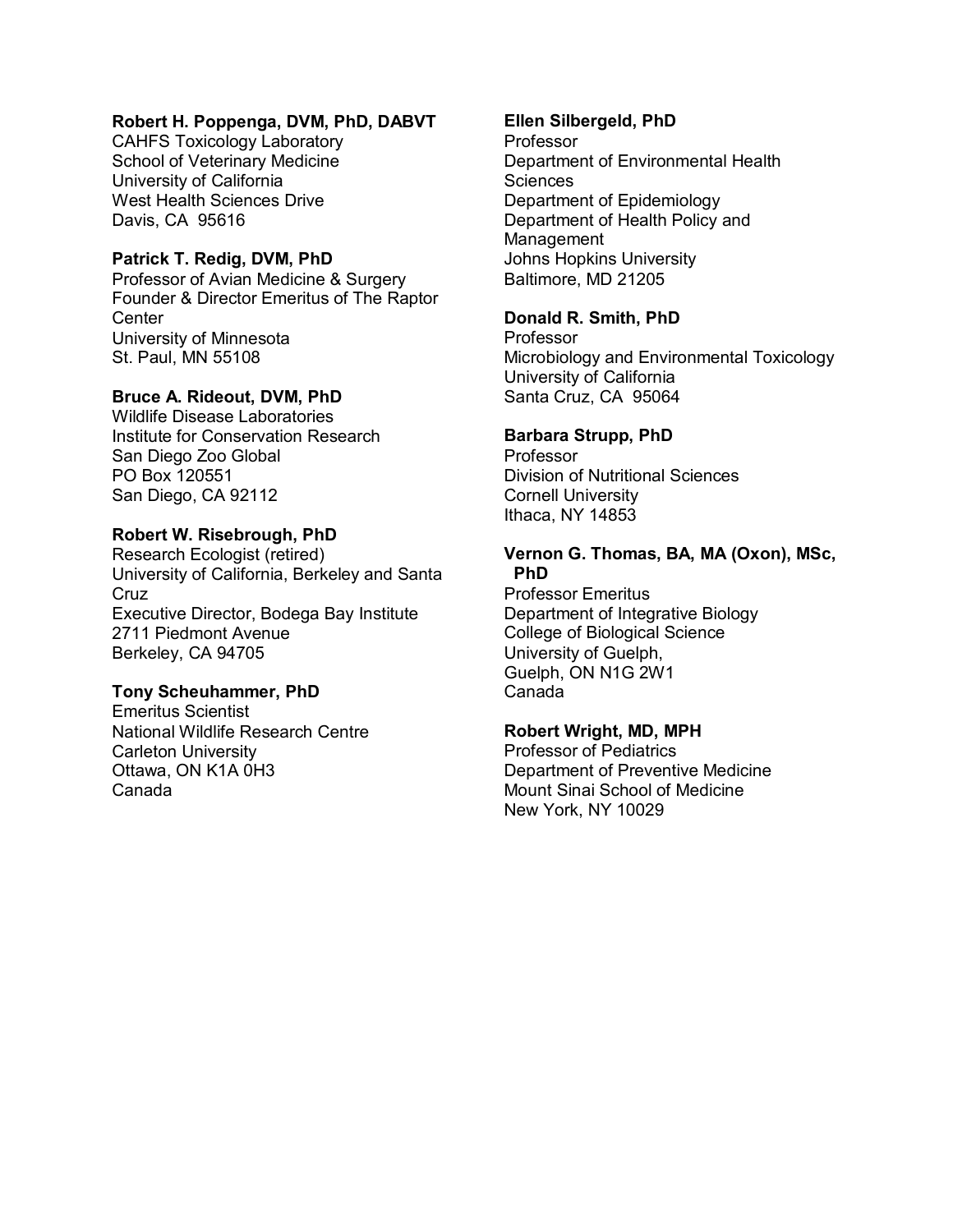# **References**

- [Burco,](http://www.ncbi.nlm.nih.gov/pubmed?term=Burco%20J%5BAuthor%5D&cauthor=true&cauthor_uid=22247395) J., [Myers,](http://www.ncbi.nlm.nih.gov/pubmed?term=Myers%20AM%5BAuthor%5D&cauthor=true&cauthor_uid=22247395) A.M., [Schuler,](http://www.ncbi.nlm.nih.gov/pubmed?term=Schuler%20K%5BAuthor%5D&cauthor=true&cauthor_uid=22247395) K., and [Gillin,](http://www.ncbi.nlm.nih.gov/pubmed?term=Gillin%20C%5BAuthor%5D&cauthor=true&cauthor_uid=22247395) C. 2012. Acute lead toxicosis via ingestion of spent ammunition in a free-ranging cougar (*Puma concolor*). J [Wildl.](http://www.ncbi.nlm.nih.gov/pubmed/22247395) Dis. 48(1):216-9.
- Carey L.S. 1977. Lead shot appendicitis in northern native people. J. Can. Assoc. Radiol. 28:171–4.
- CDC, Response to Advisory Committee on Childhood Lead Poisoning Prevention Recommendations in "Low Level Lead Exposure Harms Children: A Renewed Call of Primary Prevention". June 7, 2012.

 http://www.cdc.gov/nceh/lead/ACCLPP/CDC\_Response\_Lead\_Exposure\_Recs.pdf. ACCLPP, Report of the Advisory Committee on Childhood Lead Poisoning Prevention of the Centers for Disease Control and Prevention. "Low Level Lead Exposure Harms Children: A Renewed Call for Primary Prevention", January 4, 2012.

- http://www.cdc.gov/nceh/lead/ACCLPP/Final\_Document\_030712.pdf. Church, M., Gwiazda, R., Risebrough, R.W., Sorenson, K., Chamberlain, C.P., Aarry, S., Heinrich, W., Rideout, B., Smith, D.R. 2006. Ammunition is the principal source of lead accumulated by California Condors re-introduced to the wild. Environ. Sci. Technol. 40:6143-6150.
- Clark, A.J. and Scheuhammer, A.M. 2003. Lead poisoning in upland-foraging birds of prey in Canada. [Ecotoxicol.](http://link.springer.com/journal/10646) 12:23-30.
- Craighead, D. and Bedrosian, B. 2008. Blood lead levels of common ravens with access to biggame offal. J. Wildl. Management 72(1):240-245.
- Finkelstein, M.E., Doak, D.F., George, D., Burnett, J., Brandt, J., Church, M., Grantham, J., and Smith, D.R. 2012**.** Lead poisoning and the deceptive recovery of the critically endangered California condor. Proc. Natl. Acad. Sci. U S A. 109(28):11449-54.
- Fisher, I.J., Pain, D.J., and Thomas, V.G. 2006. A review of lead poisoning from ammunition sources in terrestrial birds. Biol. [Conser.](http://www.sciencedirect.com/science/journal/00063207) [131\(3\):4](http://www.sciencedirect.com/science/journal/00063207)21–432.
- Green, R. E., Hunt, W. G., Parish, C.N., and Newton, I. 2008. Effectiveness of action to reduce exposure of free-ranging California condors in Arizona and Utah to lead from spent ammunition. PLoS ONE 3(12): e4022.
- Hanning, R.M., Sandhu, R., MacMillan, A., Moss, L., Tsuji, L.J.S., and Nieboer, E. 2003. Impact of blood lead levels of maternal and early infant feeding practices of First Nation Cree in the Mushkegowuk Territory of northern Ontario, Canada. J. Environ. Monit. 5:241–5.
- Hunt, W.G., Watson, R.T., Oaks, J.L., Parish, C.N., Burnham, K.K., Tucker, R.L., Belthoff, J.R., and Hart, G. 2009. Lead bullet fragments in venison from rifle-killed deer: Potential for human dietary exposure. PLoS ONE 4(4): e5330.
- Johansen, P., Pedersen, H.S., Asmund, G., and Riget, F. 2006. Lead shot from hunting as a source of lead in human blood. Environ Pollut. 142:93–7.
- Kelly, T.R. and Johnson, C.K. 2011. Lead exposure in free-flying turkey vultures is associated with big game hunting in California. PLoS ONE 6(4): e15350.
- Knott, J., Gilbert, J., Hoccom, D., and Green, R. 2010. Implications for wildlife and humans of dietary exposure to lead from fragments of lead rifle bullets in deer shot in the UK. Sci. Total Environ. 409:95–99.
- Levesque, B., Duchesne, J.F., Gariepy, C., Rhainds, M., Dumas, P., Scheuhammer, A.M., Proulx, J.F., Déry, S., Muckle, G., Dallaire, F., and Dewailly, E. 2003. Monitoring of umbilical cord blood lead levels and sources assessment among the Inuit. Occup. Environ. Med. 60:693–5.
- NRC, 2012. Potential Health Risks to DOD Firing-range Personnel from Recurrent Lead Exposure. National Research Council. National Academies Press, Washington, D.C.
- Parish, C. N., Hunt, W. G., Feltes, E., Sieg, R., and Orr, K. 2009. Lead exposure among a reintroduced population of California Condors in northern Arizona and southern Utah.